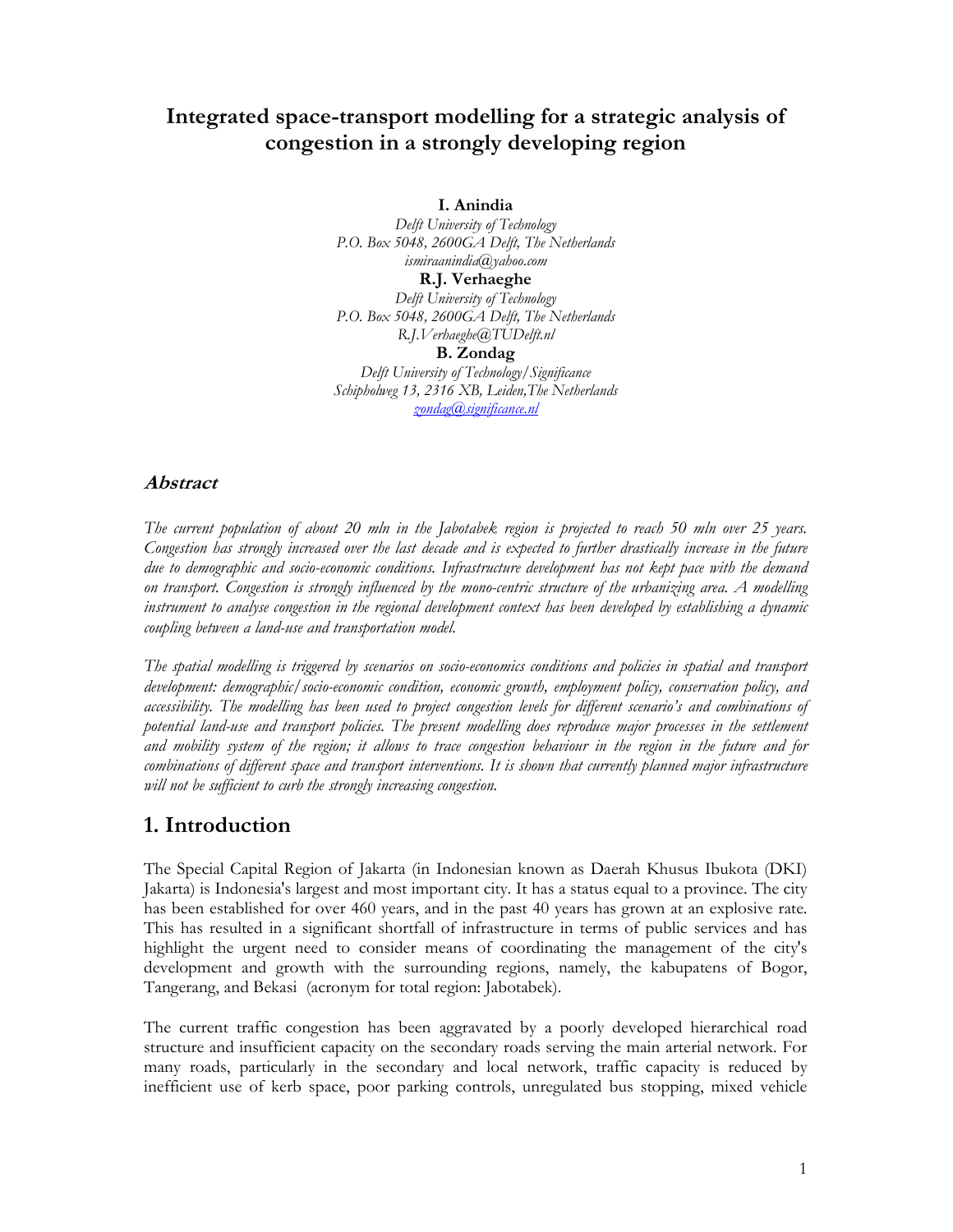types, and undisciplined driver behaviour. Figure 1 shows the present congestion condition in Jabotabek.



Figure 1: Indication of congestion in the Jabotabek region (Volume to Capacity Ratio)

At present, infrastructure development for the region has not kept pace with the strongly expanding settlement and economic activity in the last 20 years, resulting in considerable congestion and environmental adverse conditions. A further strongly increasing settlement and – congestion are expected. This development can not be considered sustainable in the long run. The dynamic situation in settlement and large impacts emphasize the importance of making the right (strategic) decisions in the period ahead, to correct adverse conditions and arrive at a desired situation.

Planning of infra development for the Jabotabek region, in relation to settlement and mobility development, require to make a projection of settlement and transport performance into the future for a selected planning horizon. Modelling for such projection should take into account the sequence and timing of various space– and transport measures which influence the development. Such modelling framework, including the time dimension, is elaborated below.

Modelling of both land use and transportation require much data to estimate relationships and validate the modelling. A particular challenge for the Jabotabek region is to establish an adequate modelling, based on relatively limited data base. The objective of the present study has been to identify, develop and test/apply a modelling instrument to support strategic planning addressing the above mentioned challenges.

# 2. Land Use and Transport Interaction

Theories on the two-way interaction between urban land use and transport address the location and mobility responses of private actors (households and firms, traveller) to changes in the urban land use and transport system at the urban-regional level. The close linkage between urban land use and transport is common wisdom among planners and the public. The spatial separation of human activities, creating the need for travel and goods transport is the underlying principle of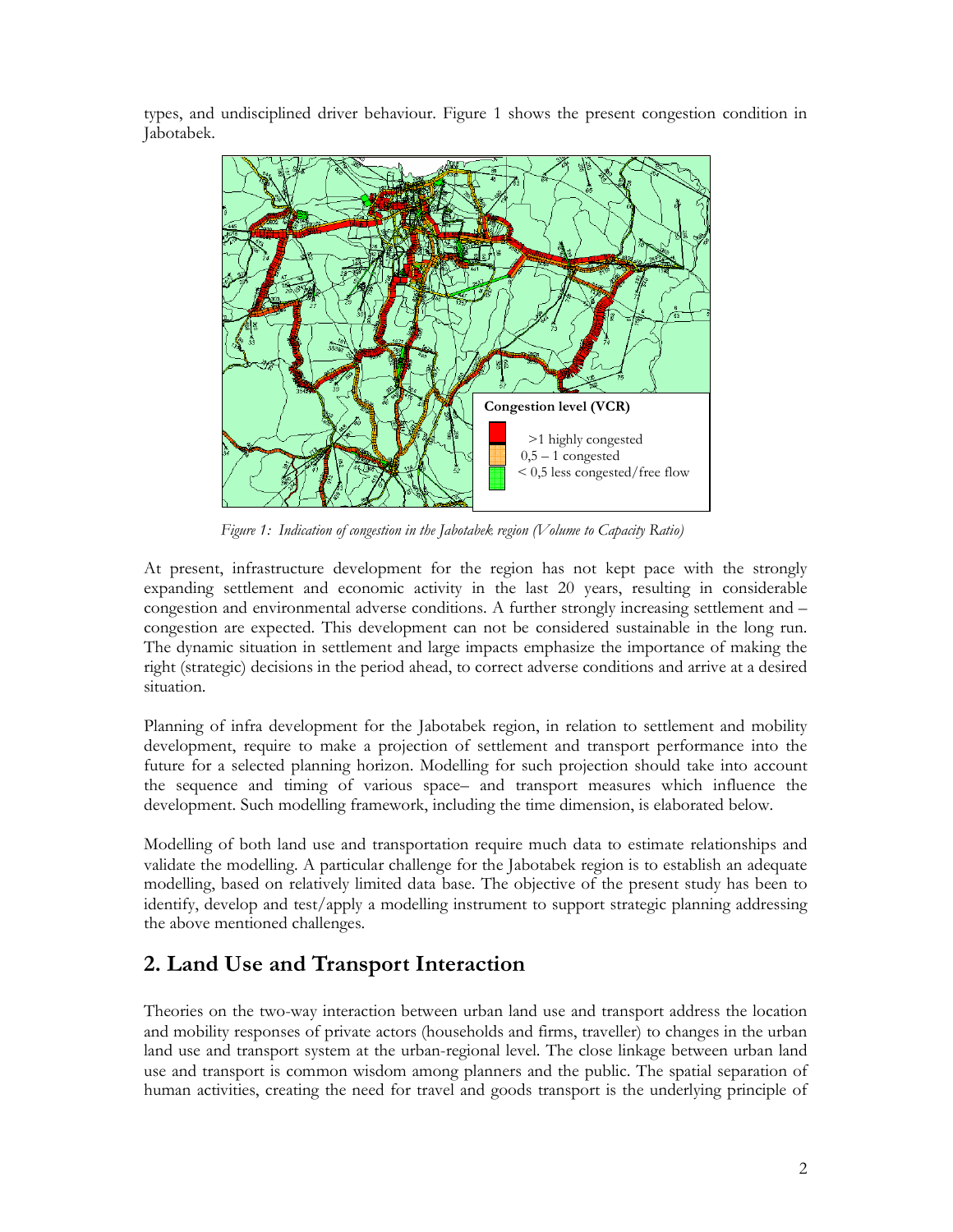transport analysis and forecasting. It follows then that the suburbanisation of cities is connected with increasing spatial division of labour, and hence with an ever increasing demand for mobility.

The reverse impact from transport to land use is less well known (quantified). There is a broad understanding that the evolution from the dense urban fabric of medieval cities, where almost all daily mobility was on foot, to the vast expansion of modern metropolitan areas with their massive volumes of intra-regional traffic, would not have been possible without the development of first the railway and later the private automobile, which has made every corner of the metropolitan area almost equally suitable as a place to live or work. However, how the development of the transport system influences the location decisions of landlords, investors, firms and households is complex and no exact theoretical framework is available to explain the inter-relationships. The explanation of land-use and transport interactions relies on many different disciplines such as economic theories (utility theory, markets, macro economy), demography and social sciences, urban design, and transport planning.

Over the last decades, since Lowry's developed his Metropolis model in the early sixties (Lowry, 1964), several integrated land-use and transport models have been developed. These models have mainly been developed for the Western countries reflecting available funding and data sources in these countries. For in-depth reviews of state-of-the-art LUTI-models and their characteristics reference is made to Miller et al., 1998, EPA 2000 (all land-use models), Wegener and Fürst, 1999, RAND Europe 2001, and Wegener 2004. This focus on developed nations does not reflect the policy relevance of these models; the expected impacts of transport on land-use and economy are much higher in regions without a mature infrastructure (Zondag, 2007). An example of this phenomenon is the strong influence of highways in the greater Jakarta region on land-use developments (see Sanders et al., 1997). As the impacts of transport on land-use and economy are large one would expect a strong interest in this issue in developing countries, however a lack of strategic planning and poor data sources prevent such a focus in rapid developing regions.

This paper presents an integrated land-use and transport model that has been developed for the Jabotabek region; the complexity of the model is tailored to the available data sources. Furthermore this paper illustrates the use of such a model for strategic planning by presenting the land-use and transport effects of different land-use and transport strategies.

# 3. Integrated modelling framework

## 3.1. Framework

A modelling framework was set up in the present study to do an integrated analysis of the spatial development and transport system of the Jabotabek area.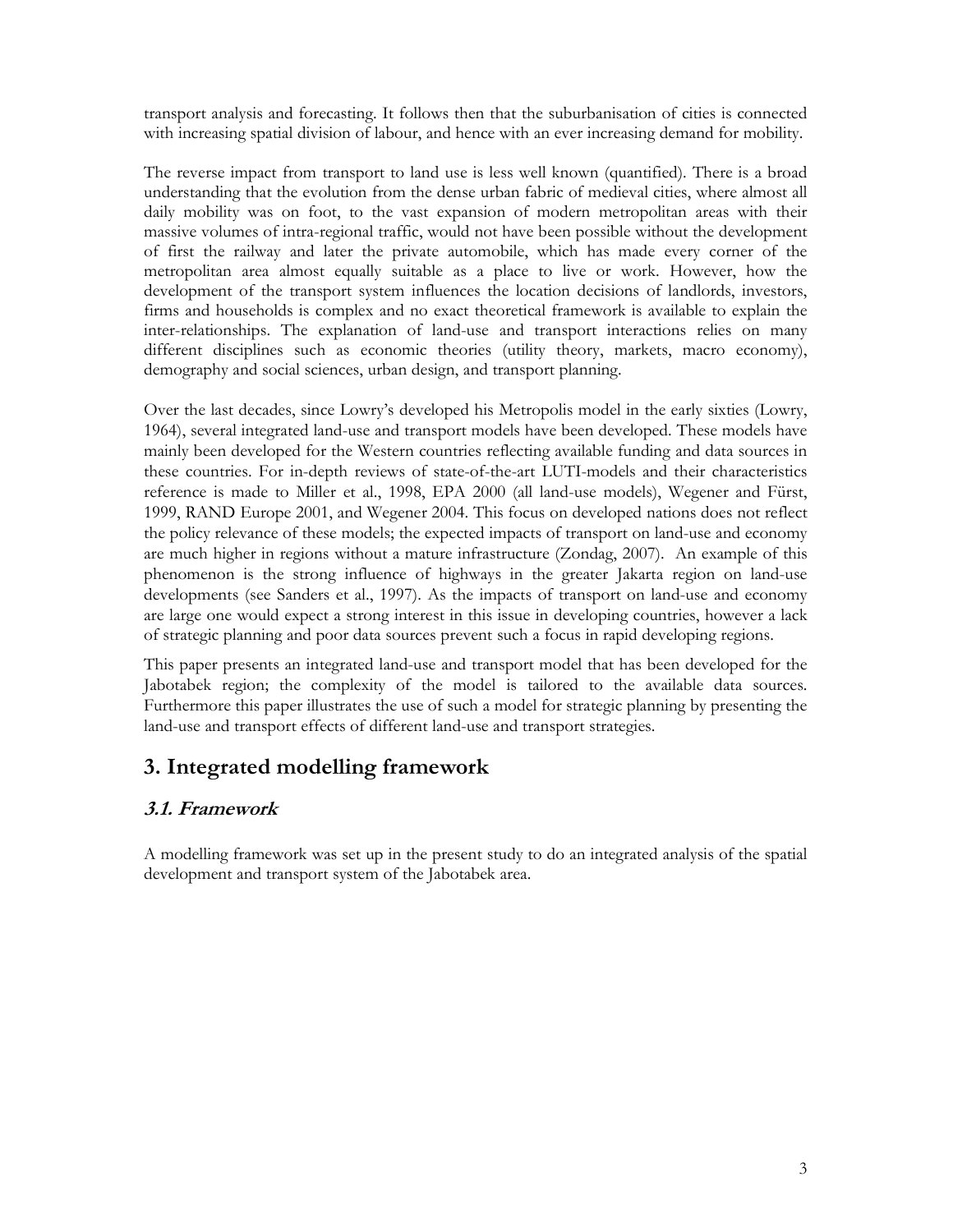A dynamic coupling between a landuse and transportation model was established as presented in figure 2. Both models have been set up for the case region using schematizations and a variety of data. An existing spatial model (BWRMP, 2003) operational for the case region has been modified for the purpose, and the Omnitrans transport software package has been used to set up the transport model. The spatial model uses yearly time steps; the transportation model is run at 5-yearly time steps and uses the employment and settlement pattern at that time.



Figure 2: Framework for integrated analysis of space and transport

The spatial model is turn uses the new accessibility which is computed on the basis of the transport performance computed with the transport model.

The spatial and transport model are each influenced by scenarios and measures influencing spatial settlement and transport performance

The two models need to be adjusted to each other. The existing spatial model was extended to include employment, which is necessary for the transportation modelling and at the same is also considered a strong determinant in settlement and policy making of the government; congestion is strongly associated with home-work trips; as can be observed in practice, people are willing to travel long distances in order to assure employment/income.

### 3.2. Spatial Model

A functional diagram of the spatial model is presented in Figure 3. The primary concept of the spatial model is an allocation of space on the basis of a multi attribute assessment of the attractiveness of the spatial cells. This attractivity is based on the specific characteristics of the site and the position (spatial relations) of each individual part with respect to the other parts. The attractivity is (re-) computed for each time interval in the simulation and used to allocate the increment in total space required for the region. The scores on a set of individual parameters are combined into a single attractivity ranking by means of a Multi-Criteria Analysis (MCA). The weights on the different parameters reflect the importance of those aspects in determining the attractiveness for settlement. The total increment in space requirement for a particular simulation interval is allocated proportional to this ranking.

The extended model further combine the gravity potential concept similar to the Hansen model and the basic economic theory as included in the Lowry model; a balance is kept of available area for settlement. The model steps through time (yearly time steps) allocating a projected total need for space for different functions. The spatial model interacts with the transport model (see 3.3) using "accessibility to work", computed by the transport model.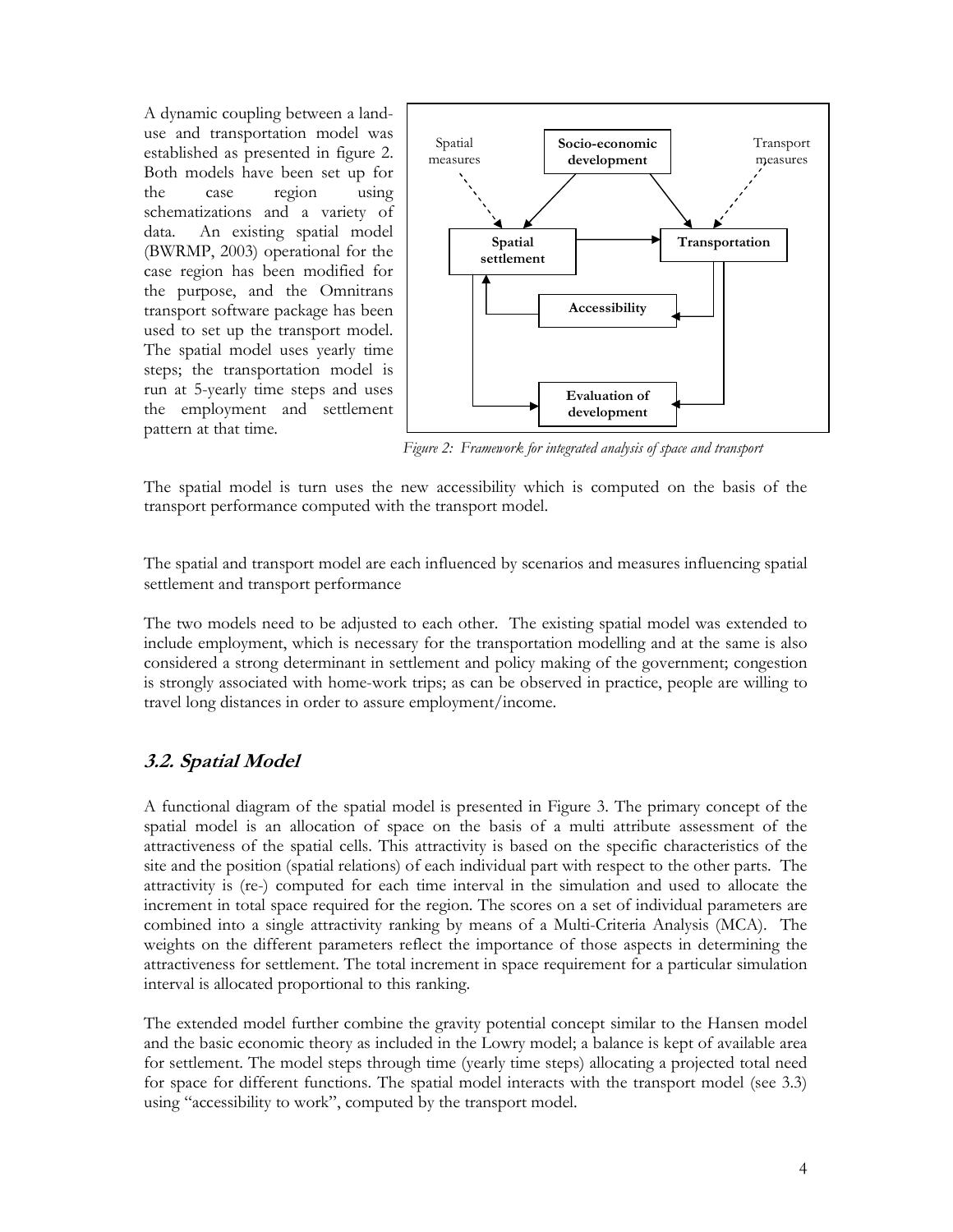

Figure 3: The spatial model schematization

Modelling of the total projection has followed a fairly standard approach, containing three sectors, population, housing and business, linked to each other through various (feedback) relationships.

#### 3.3. Transportation Model



The transport modelling for the Jabotabek region uses the classical 4-steps of transportation modelling with as final result the load and travel times on the transport network of the study area. The schematization of the region is presented in Figure 5. Seventy five transport zones have been considered which are linked with an inter-zonal transport network (highway and arterial roads).

Figure 4: Steps in transportation modelling and analysis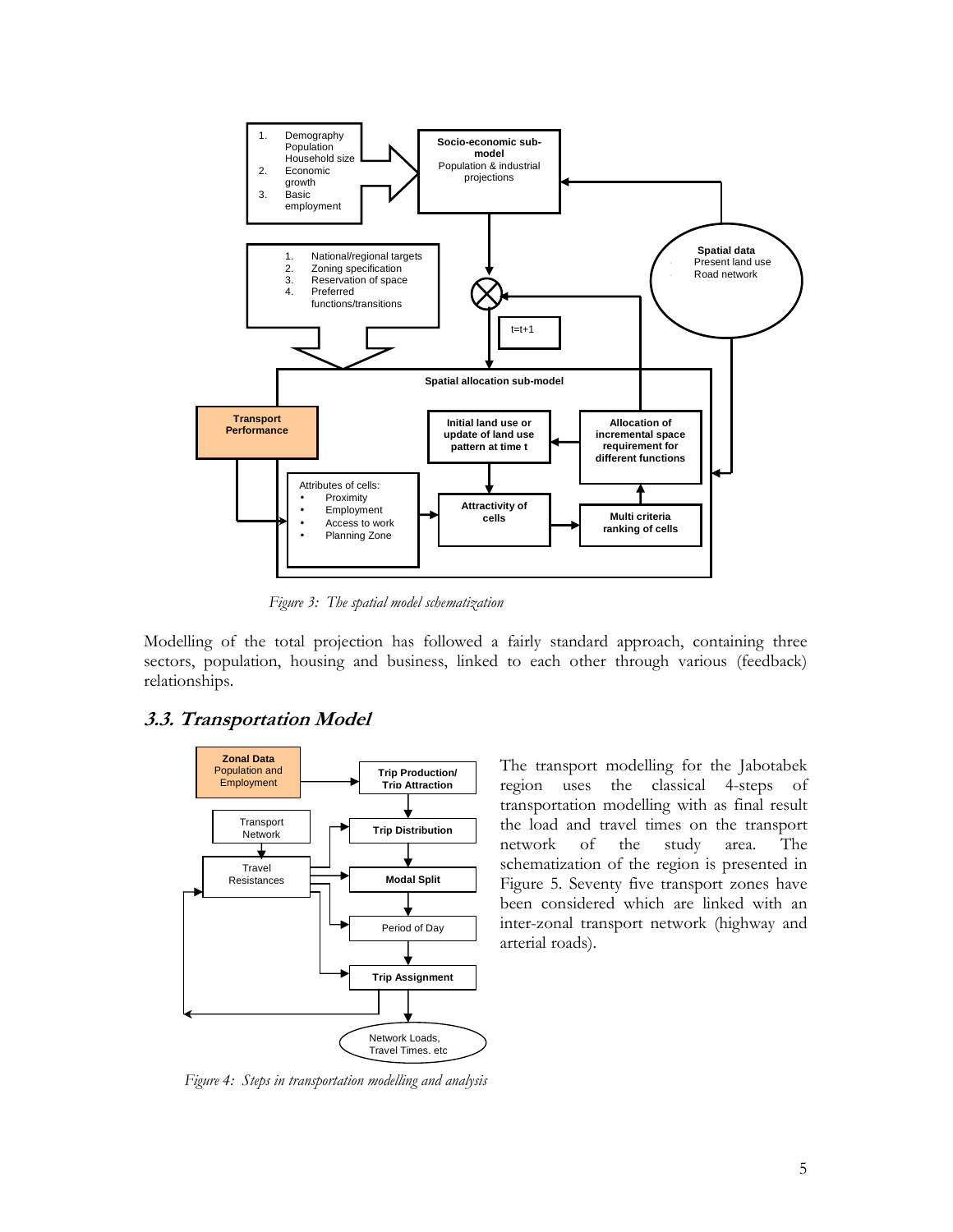

Figure 5: Jabotabek traffic zones

### 3.4. Accessibility

Accessibility measures how well a given location is connected with respect to activities is of a given type (e.g. work opportunities and shopping destinations). As such it is a spatial attribute of this location. A much used and general formulation of spatial interaction that can serve as a basis for accessibility studies is given by:

$$
T_{ijk} = a_k X_i X_j f_k(c_{ij})
$$

In which:

 $T_{ijk}$  denotes travel demand from i to j for trip purpose k;  $a_k$  is a constant, reflecting intensity of travel for trip purpose k.  $X_i$  and  $X_j$  denote the size of activity in origin i and destination j. The deterrence function  $f_k(c_{ij})$  represents the spatial dependence of the number of trips for purpose k on (generalized) transport costs  $c_{ij}$ .

Using this formulation as a starting point for measuring accessibility of i means that a summation take place across all destinations j. The accessibility is subsequently based on  $T_{ijk}/X_i$  to make it independent on the mass of the origin.

The accessibility of a node in a network is (proportional to) the spatial interaction between the node and all other nodes with the assumption that the spatial interaction between nodes may be directly measured or computed by means of a spatial interaction model. In this case, a frequently used definition is: the accessibility of a city is measured as the weighted sum of the population in all cities where weights are equal to the 'travel time decay' (cf. Keeble et al.' 1982):

$$
Acc_i = \sum_j pop_j / (travel \ time_{ij})^{\alpha}
$$

According to this measure, the location of a site at one hour's travelling distance contributes more to the accessibility than a similar site located four hours away.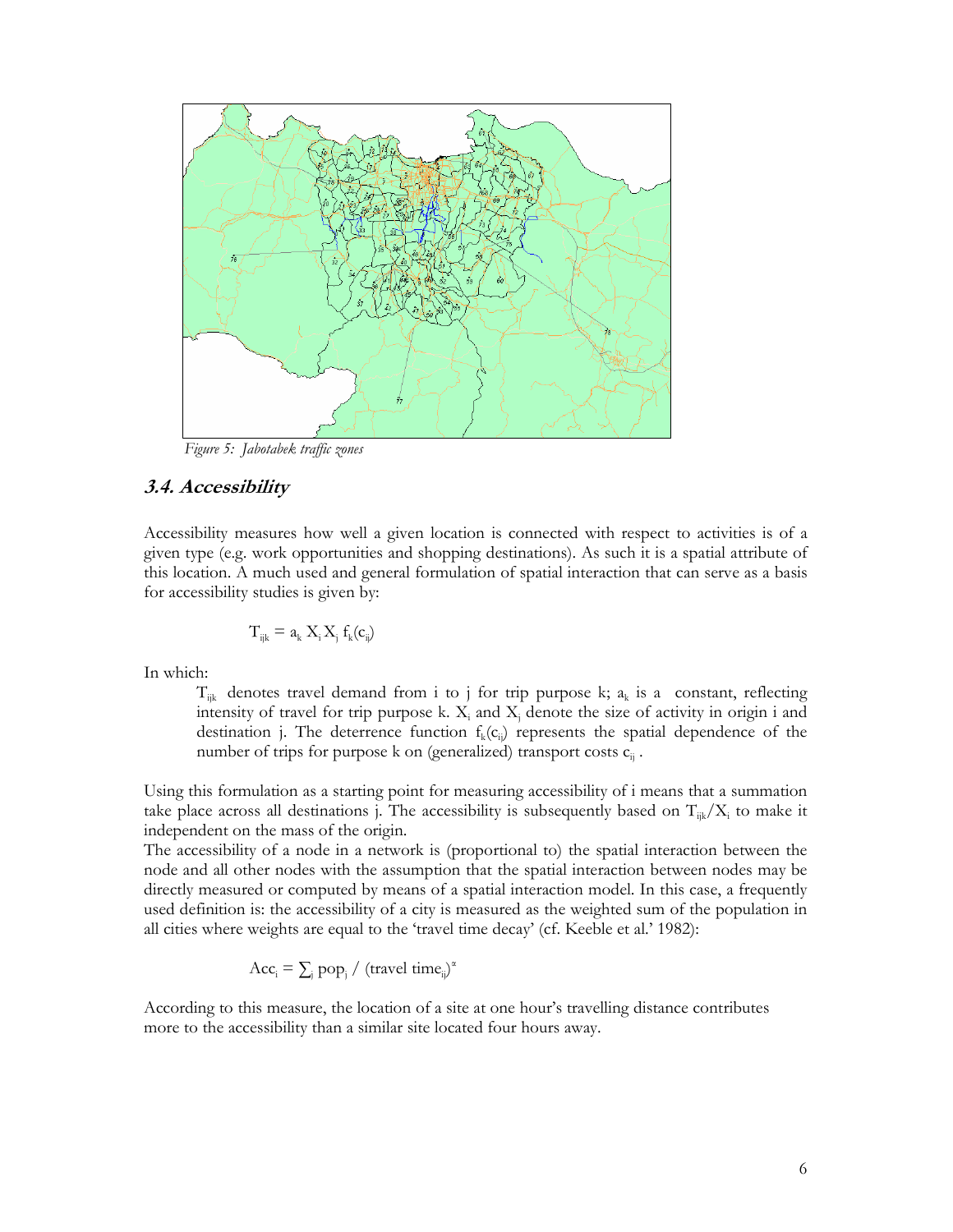### 3.5. Joint space-transport simulation

Figure 6 illustrates concept for an integrated simulation using the space- and transport models. The two models are used in subsequent cycles to update the socio-economic situation for the transport model, determine transport performance for this new condition and subsequently feedback the new accessibility to the new spatial allocation modelling of the next time step. The simulation of space- and transport was carried out for 25 years (2000-2025) with a step of 1 year for the spatial model and 5 years for transport model



Figure 6: Flow diagram for joint simulation of space- and transport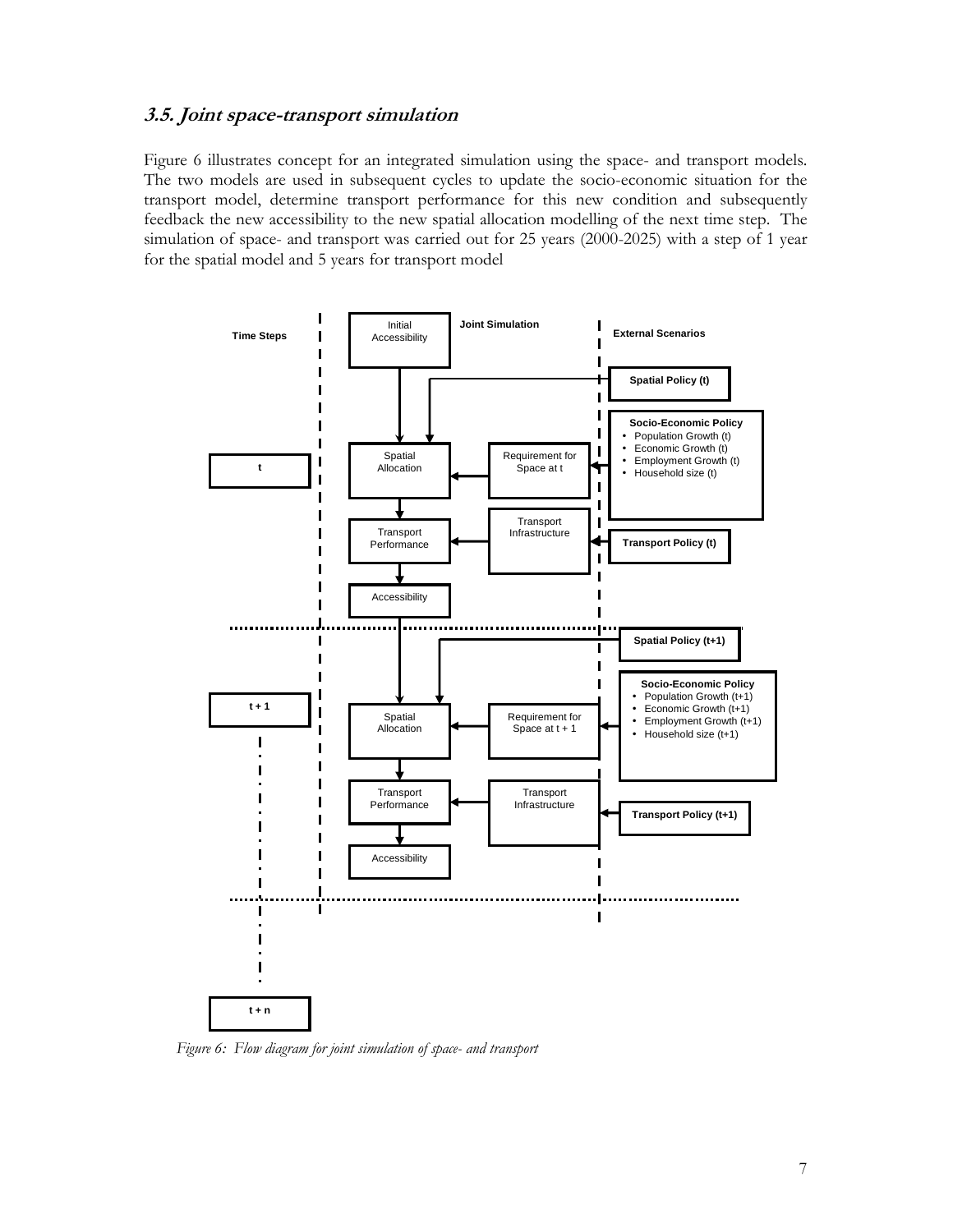# 4. Calibration and Validation

Each of the two models in the joint modelling represent complex processes of socio-economic processes and user behaviour, which have a spatial dimension as well as a dynamic time dimension (especially the spatial system). Large amounts of data are required to establish both models as representative for the actual system. The transportation modelling is, in addition to its specific aspects and parameters, strongly dependant on the projections of spatial settlement at a particular moment in time.

Validation refers to the checking if the model adequately represents the actual system based on an adequate structure of the model and fitting of this structure to the actual system behaviour. In a strict sense (usually referred to) validation refers to an ideal situation of a final checking of the prediction of the model with an extra independent data set. Calibration is usually seen as the more detailed process of fitting the proposed functionality or structure of the model to the actual system behaviour.

The present research focused on establishing a modelling approach which can capture the essential features of the space-transport systems and their interaction. In view of the limited data availability validation in the present study will be largely limited to the first step in the validation of the integrated model: identify a suitable structure on the basis of concept formulation and sensitivity testing. The limited data availability for this study does not allow detailed calibration. In the present study considerable use is made of typical data available from literature and further an informal approach is used to validate the modelling.

General data availability to establish the models for this study is poor. However a most important input for the spatial modelling is a sufficient inventory of land-use. A fairly detailed land-use data base at the Desa level (the whole of Java covered by about 25,000 desas) was available which is based on the PODES-2000 survey. This gives the present modelling of space a realistic starting base.



Figure 7: Population growth per spatial unit in Jabotabek

Figure 7 presents the observed (1990-2000) - and projected (2000-2010) growth trend for each of the considered zones. The graph shows a strong variation between observed and projected. It is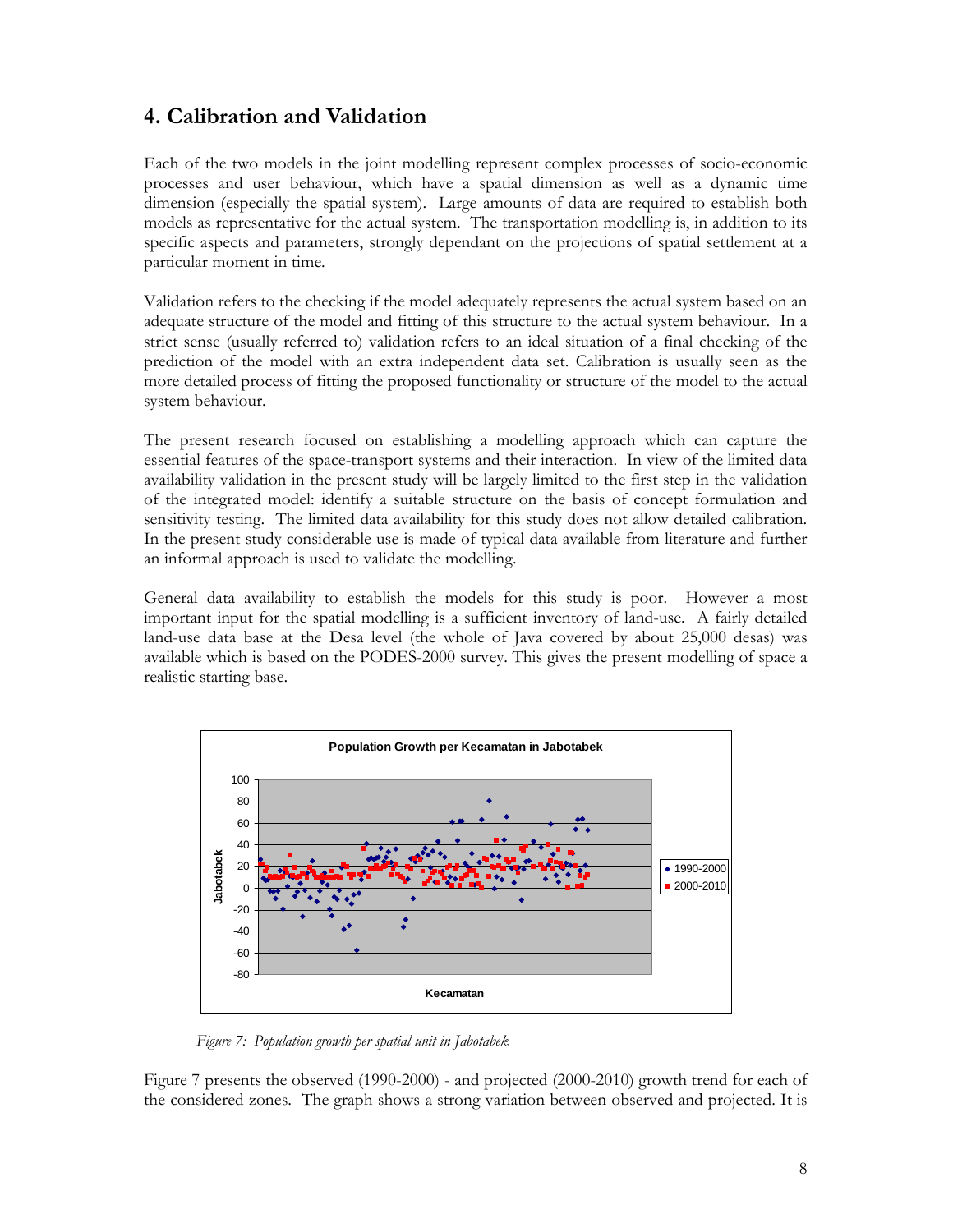suspected that the rest of the negative outlayer values of population growth were mainly caused by the monetary crisis in 1997 and the rest of the positive population growth were mainly caused by new housing area and suburbanisation.

Information on the consistency of the projection versus the observed change can be derived by analysing the changes in the 1990-2000 and 2000-2010 periods. It can be observed (Figure 7) that the mean growth in the two periods is practically equal (16.3 versus 16.0 %; for similar changes in the external scenarios over the period 1990-2000 and 2000-10). The range in the changes differs however considerably (-40 to 45% versus 0 to 45%). In particular the negative changes in the observation period stand out from the simulated period. The present model allocates increments in demand for space and thus cannot cause negative changes. Even if a percentage of the previous settlement is allowed to be re-allocated then for the present situation in Jabotabek, with a pressure on land, negative growth would probably not occur.

Considering the above, the projections with the current model should probably only be used to analyse larger measures and effects ("average" trends) for the region (not local measures and – effects). The adequate land-use inventory and the relative lack of (remaining) opportunities for settlement, and the monocentric build up of the urban area, further contribute to a projection which can be considered sufficiently reliable to establish trends in congestion and to differentiate the effects of various measures to relieve congestion.

## 5. Scenarios and Policies

Efficiency and effectiveness in urban/regional management are of critical importance for regions with rapid socio-economic change such as Jabotabek. The integrated modelling as proposed in this study can provide an important contribution to such efficiency by providing the means to make consistent projections which form the basis for planning and- impact assessment for alternative policies. Regional growth depends on many factors. For the analysis of options for spatial-and transport development the total set of factors can be sub-divided into external conditions or scenarios which are out of the range of influence of the decision maker, and policies which can be influenced by the authority responsible for space-and transport development. Simulations with combinations of scenarios and policies allow to study the impacts of options and to address uncertainties in regional development (Zondag, 1997).

### 5.1. Scenarios

#### Population

Population growth forms a main driver for settlement as well as demand for transport No alternative population scenarios have been used in the present analysis. The population is expected to be increasing to 110 % compare to the existing condition of 2000.

#### **Economy**

Economic growth is strongly linked with employment and therefore has a direct influence on settlement as well as transport demand. To test the sensitivity of space and transport development for this factor a low and high growth rate can be used. Realistic choices for a maximum can be the growth rate of about 8 % before the financial crisis in 1997 and a minimum equal to the present growth rate of about 4 %.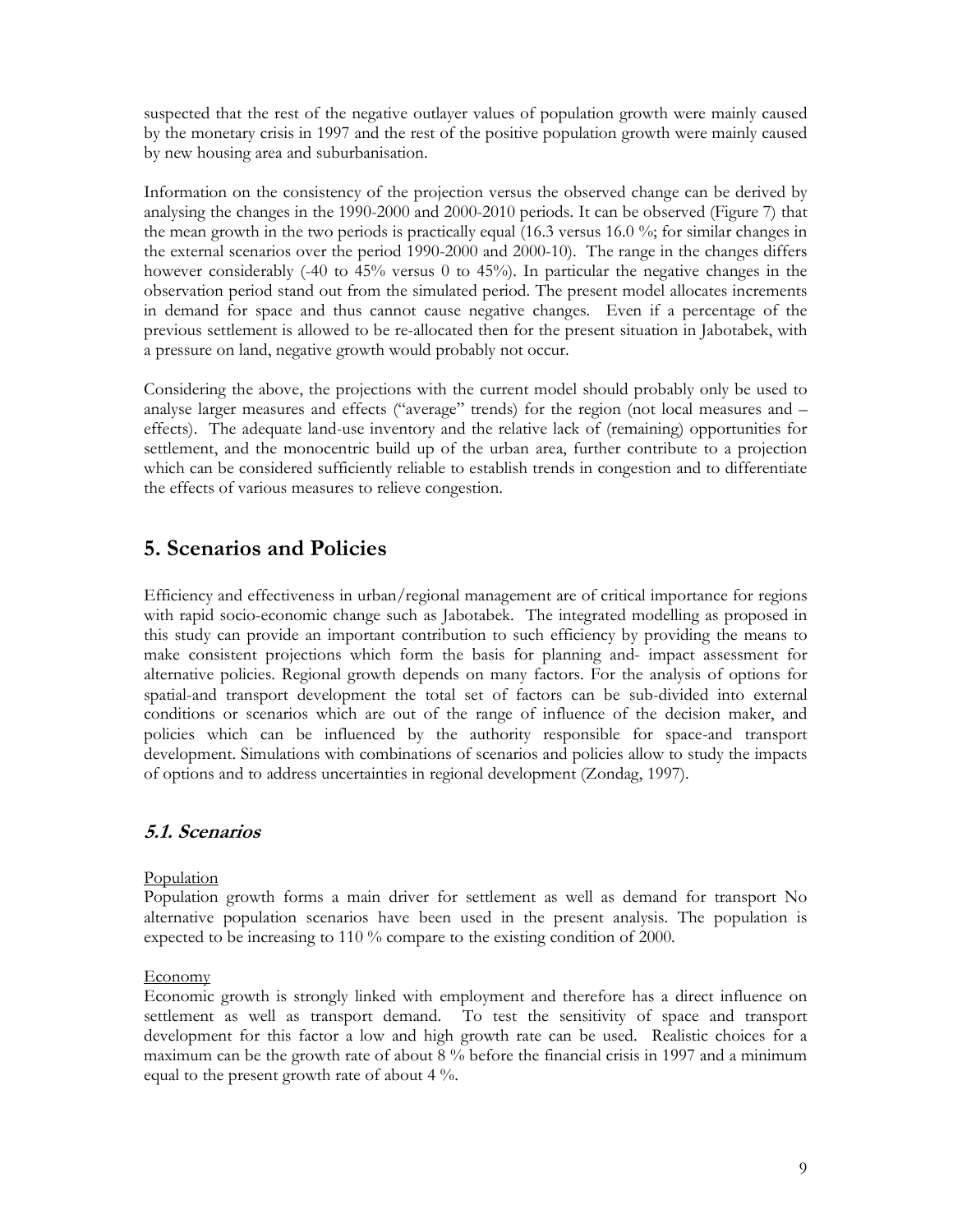#### Car Ownership

Ownership varies strongly between different regions of Java.. For the Jabotabek region on average it is about 7 %. This is still very low compared to international levels and is expected to increase in the future. Ownership has a strong influence on transport demand. Only limited information was available on trip generation and relationships with socio-economic factors. Ownership has been kept constant for the present analyses. Projected future congestion levels should be considered as minimum projections.

### **Employment**

Basic employment forms an external scenario input to the simulations. As a basis present base employment has been used as an initial condition and the same growth rates have been considered as for economic growth. This might be an overestimation of future employment as increases in productivity by employee are assumed to be non-existing.

### Household size

Household size has decreased from 4,5 persons in 1980 to 3,5 in 2000 and is expected to decrease further to 3 in 2025. Household size has a strong influence and required settlement space. It has only influence on transport through the spatial settlement pattern.

## 5.2. Policies

### Conservation area

The strong growth of the Jabotabek region in the past and the further expected growth will have a strong impact on the environment of the region. Water resources are strongly influenced: water quality is strongly deteriorating, pollutants cumulate in the downstream part of the region; increasing settlement in the upstream areas have reduced retention area and increased the fraction with impermeable land surface, causing strongly increased peak flows contributing to downstream flooding; water use has strongly increased in the region resulting a.o. in an over-use of groundwater, causing serious problems with land subsidence and drainage in the downstream urban area.; remaining water sources, in particular in the upstream areas should be preserved.



In view of the above problems further settlement in upstream regions should be limited as much as possible. To reflect this environmental interest in the planning for the Jabotabek region a conservation policy is formulated which restricts further settlement in the next 25 years; the effect of such policy on spatial development and congestion behaviour will be simulated with the model.

Figure 8: Conservation area for Jabotabek

### Employment distribution

Employment together with household settlement form major inputs to the demand for transport and are major factors in explaining congestion. Basic- and secondary employment have historically strongly concentrated in DKI Jakarta. The monocentric urban development in the region has strongly contributed to the present congestion.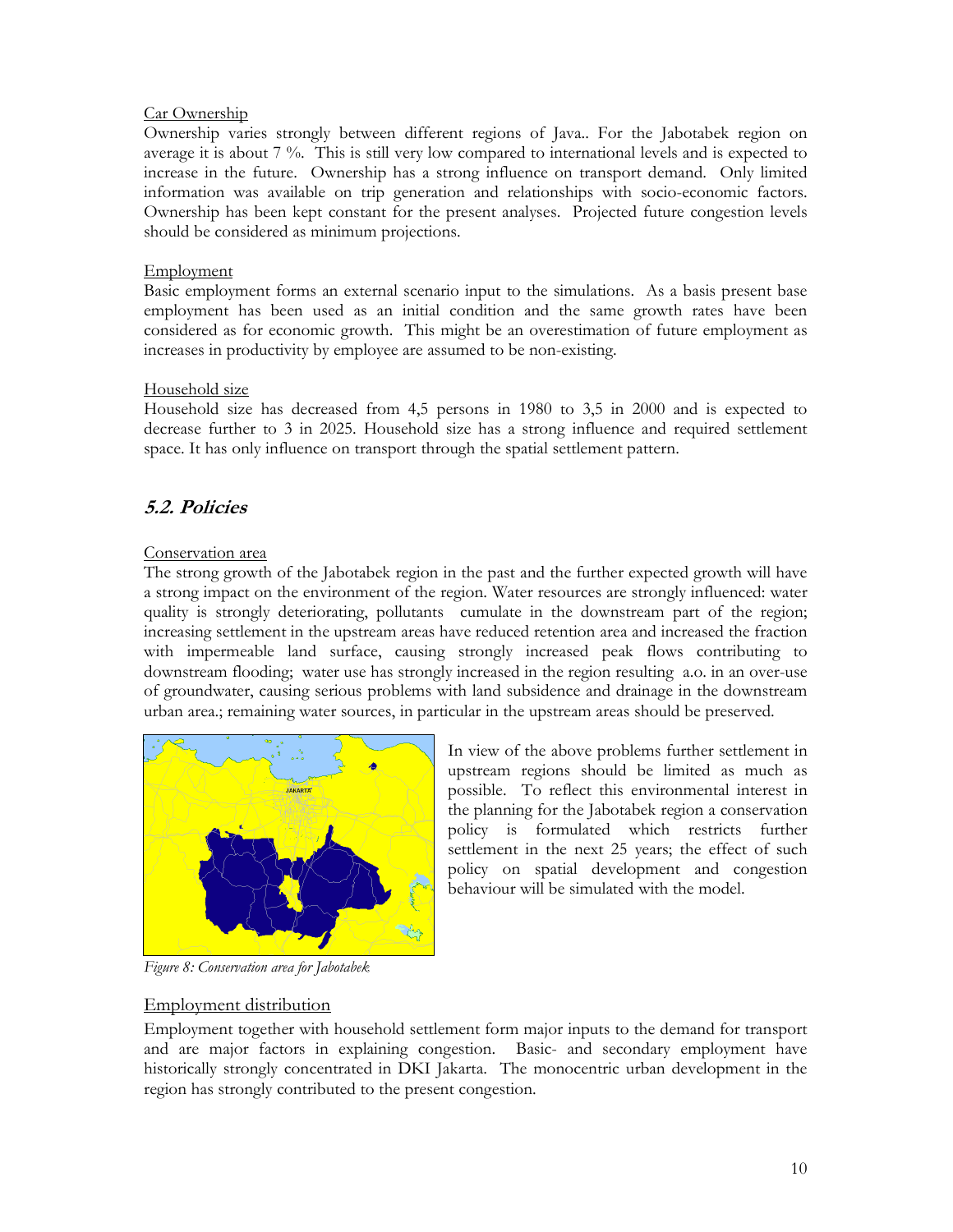A basic spatial policy which can influence congestion is then a re-distribution of basic employment outside DKI. Such spatial policy is considered here to test its influence on congestion and settlement pattern. Employment growth will be assumed as the same growth as economy. This based on theory that a low average productivity of the work force can be due to the deficiency of capital relative to labour and the use of backward technology.

In this policy is assumed that the growth of employment in DKI will only be 6 % and outside 12 % (average employment growth 8%, equal to economic growth)

#### Transport Policies

There are two transport policies that were tested in the integrated model: the Jakarta outer ring road and the busway public transport system. According to the JICA master plan study for Jabotabek, it is foreseen that the Jakarta Outer Ring Road (JORR) that will be completed by the year 2025. A second transport policy is the development of a bus transport system (busway) in DKI Jakarta. According to the technical review of the bus-way system carried out by ITDP in 2003, the system will be developed in 8 phases involving different corridors



Figure 9 and 10: Transportation policies in Jabotabek: Jakarta Outer Ring Road and Busway Corridor Plan

#### **Strong Intervention**

The strong changes in the Jabotabek region which are expected to continue will cause increasing congestion levels. It is then important for planning to study the impact of potential measures on congestion in the region. Of particular interest is then the option in which the government makes a maximum effort to relieve future congestion; what is then the remaining congestion; are further measures necessary. Such option will be called "strong government intervention"

## 6. Simulation Results

Expected further strong growth of settlement and economic activities in the Jabotabek region will lead to a strongly increasing demand for mobility; if no counter-acting measures are taken this will result in a strong increase of congestion in the region.

Simulations using the earlier scenarios and policies were carried out to scope the future problems in the region and to analyse space-transport development interaction by looking at the impacts of each policy. The results are expected to be useful to support the authorities in the process of strategic policy and decision making.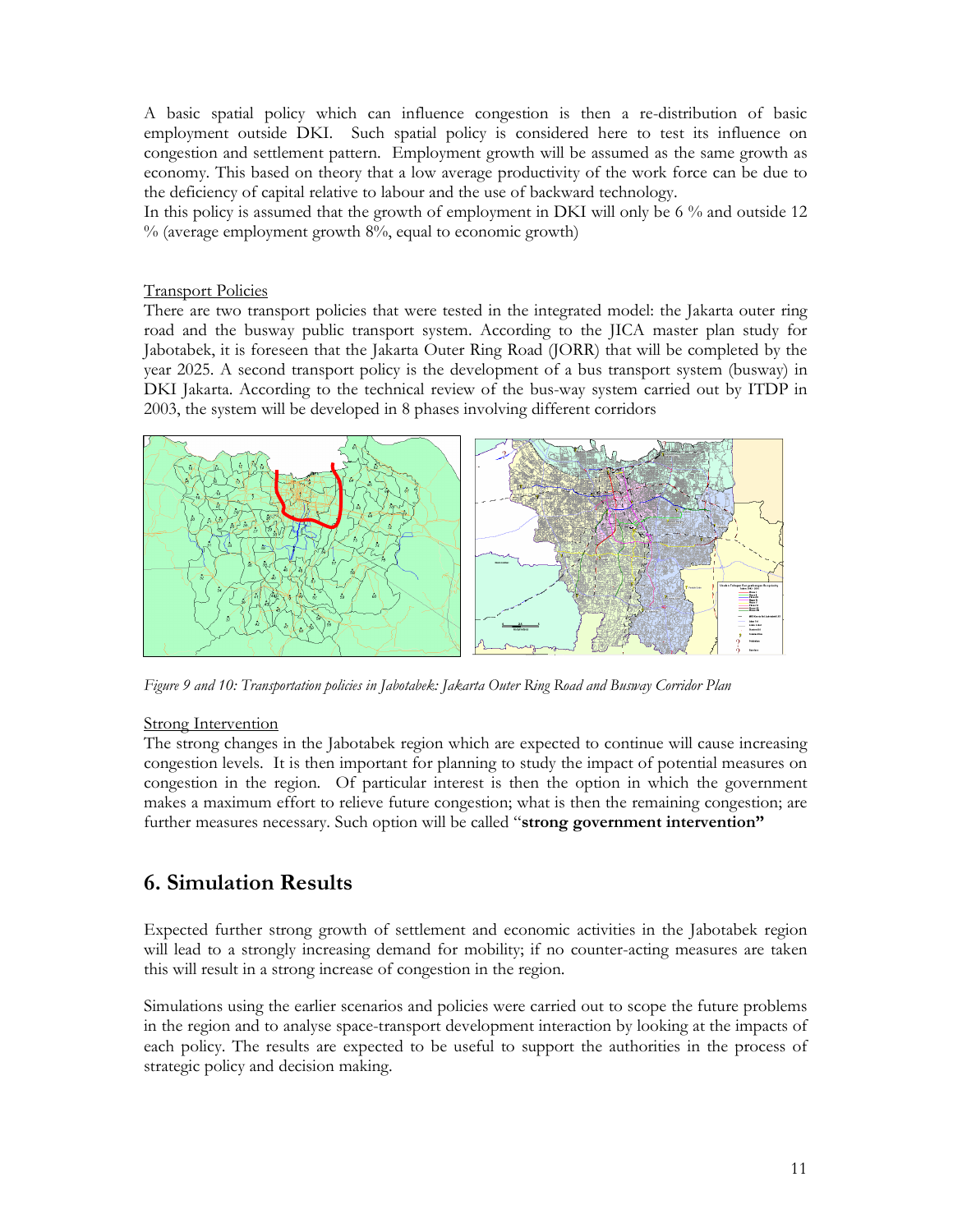### Impacts from road development

Transport has a major impact on the spatial and economic development of cities and regions. The attractiveness of particular locations depends in part on the relative accessibility, and this is in turns depends on the quality and quantity of public transport (Banister and Lichfield, 1995)

Implementation of the Jakarta Outer Ring Road (JORR) is considered as the major improvement of the road system in the region is expected to contribute substantially to solve the congestion problem in Jabotabek. This ring road is expected to be completed and fully operated in the year 2025. The predicted impacts of this road improvement on the traffic condition is presented in Figures 11 and 12 for the without and with situation.



Figure 11and 12: Jabotabek congestion pattern 2025 without and with road developmentn (Outer Ring Road)

### Impacts from an upstream conservation area

With the conservation area in the south of Jabotabek (Kabupaten Bogor), further settlement is limited to the east and west direction. The urban area in the DKI Jakarta area becomes slightly denser with the conservation area policy.



Figure 13 and 14: Jabotabek total urban area 2025 without and with conservation area

The spatial policy does not only affect the spatial allocation pattern but will also affect the traffic condition. The concentrated expansion into eat-west direction will intensify travel and increase congestion in those parts. Figure 15 presents the effects on average travel time: travel time increases substantially in the core urban Jakarta area and on average reduces in the outer areas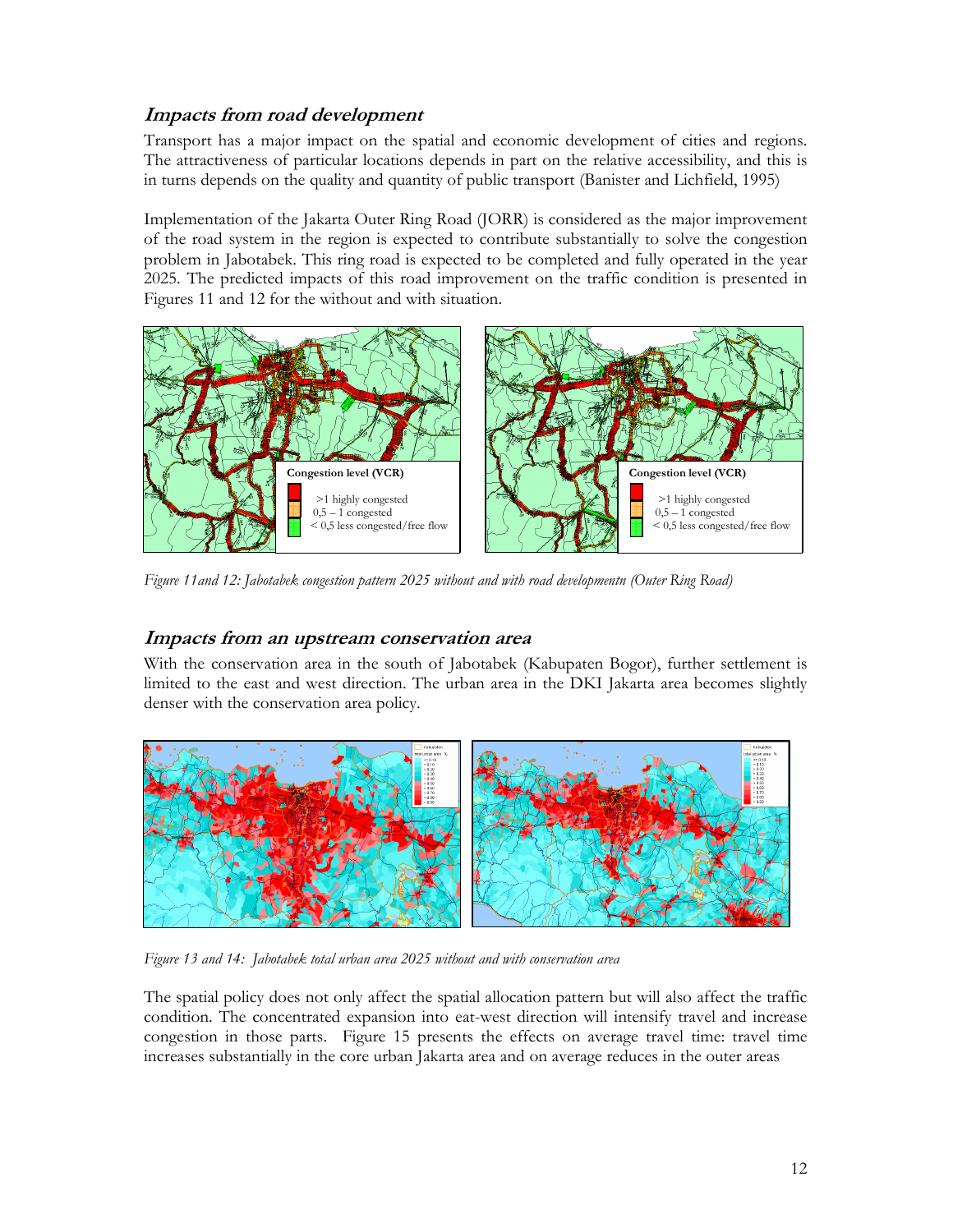

It can be concluded that the spatial policy of conservation area in the south of Jabotabek obviously has a significant impact on spatial allocation pattern and traffic condition in the area. It will improve ecological conditions but puts pressures on space and congestion it makes Jabotabek less attractive compared to the rest of Java.

Figure 15: Average travel time of Jabotabek in 2025 compared between road development policy and conservation area

### Impacts from employment distribution

Re-distribution of employment outside the core area of Jakarta can make a significant contribution to a reduction of congestion by locating employment closer to settlement possibilities. A simulation has been carried out with a distribution of employment growth: DKI Jakarta region receives less employment growth than the other areas beside Jabotabek. Figure 16 and 17 present the projected settlement pattern in 2025 with and without such employment decentralization strategy.



Figure 16 and 17: Jabotabek total urban area 2025 with and without employment distribution



The spreading of employment has the desired effect on decreasing congestion as can be observed in Figure 18

Figure 18: Average travel time of Jabotabek in 2025 in the employment distribution policy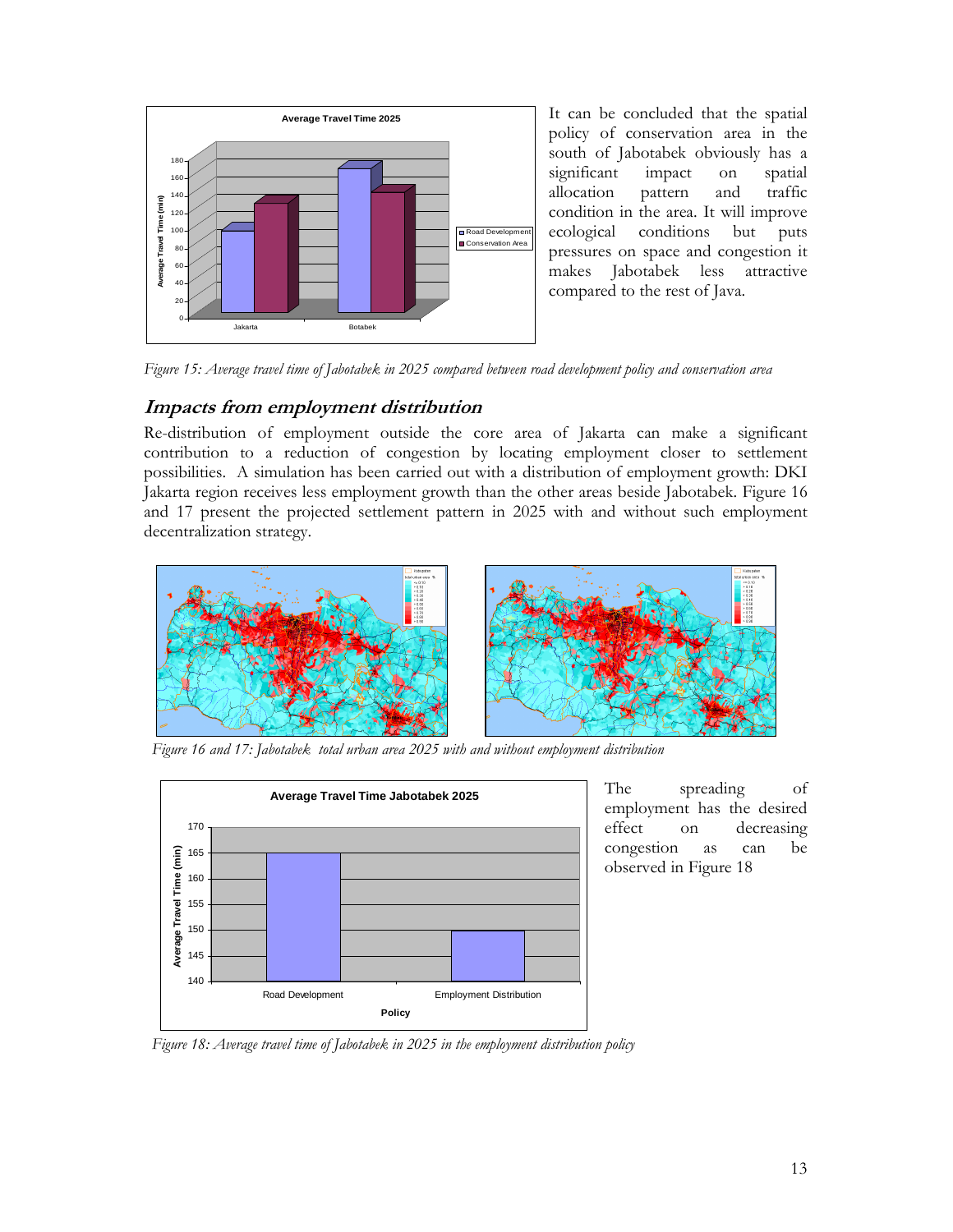## Impacts from public transport on spatial allocation and traffic condition

The simulation of this case indicates a spatial pattern which is practically not different from the without case. The transportation results Figure 19 shows an average travel time Jabotabek..



The average travel time for Jabotabek is decreasing with the implementation of the new busway system in DKI Jakarta.

Figure 19: Average travel time of Jabotabek in 2025 in the transportation policy

As in the road improvement policy, the congestion in DKI Jakarta (inner city area) is slightly decreasing in the year 2025 with the policy of public transport. But there is still much congestions outside DKI Jakarta. The implementation of road improvement and public transport policy only partially solves the traffic problem in DKI Jakarta.



Figure 20 and 21: Jabotabek congestion pattern 2025 without and with public transport

## Impacts from strong government intervention

The different individual policies have mixed influence on the projected (2025) settlement pattern, the attractiveness of Jabotabek for settlement, and congestion level. The strong intervention case cumulates to some extend the influences of the individual policies.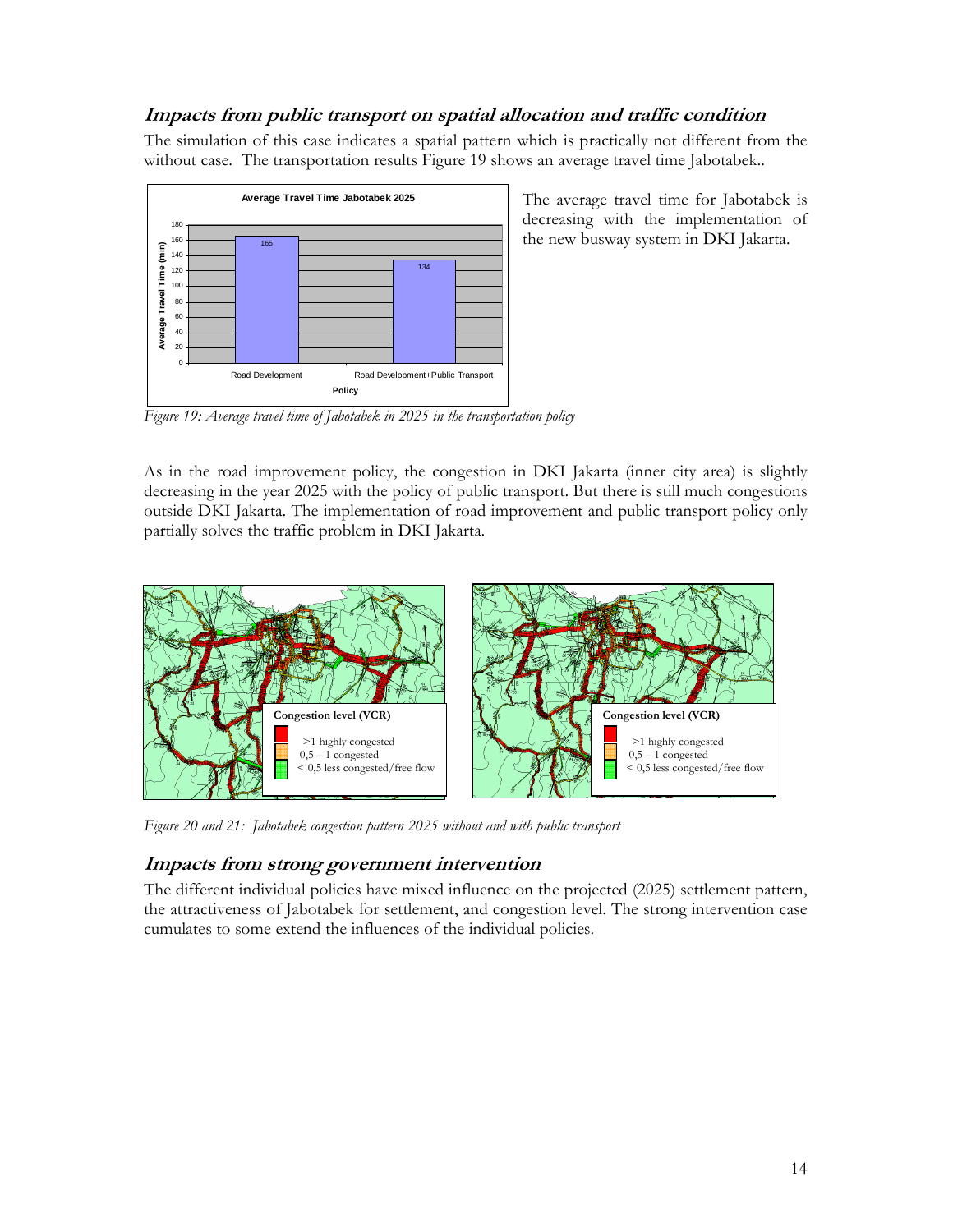The case is characterized by a significant reduction in population by about 1 mln, caused primarily by implementation of the conservation area and the resulting pressure on space. The strong intervention policy cumulates the effects on average travel time. The total effect on travel is relatively small.



The average travel time in Jabotabek with the strong intervention policy is only 7 minutes better than for the employment distribution policy and 8 minutes better than in transportation policy. The more detailed congestion patterns is presented in figure 23. Further confirm the image of a strongly congested region even after the policies are implemented.

Figure 212: Average travel time of Jabotabek in 2025 in the strong intervention policy



It can be concluded that neither of the policies, including the strong intervention, provides a significant improvement in the congestion of the region. More drastic measures to relieve a growing congestion will be needed.

Figure 23. Jabotabek congestion pattern 2025 in strong intervention policy

# 7. Strategic Planning for Jabotabek

Simulation results in the previous sections indicate that provision of a second ring road, spreading of employment, and provision of public transport for the central DKI Jakarta area, have a significant impact on congestion but not sufficient to reach an acceptable level in the longer term future. It is observed that a conservation strategy may be highly desirable from an environmental point of view, but it puts further pressure on land and congestion. It is further observed that the monocentric settlement pattern strongly limits the effects of those policies.

Based on the projected regional patterns and indications from the different policies a policy to be further pursued can be a combination of a spatial policy which aims at a mare rigorous spreading of employment by transforming Jabotabek into a multi-centric urban area. Such spatial strategy will make transportation measures more effective. A public transport system, for example light rail, could then be further considered to link the different centers.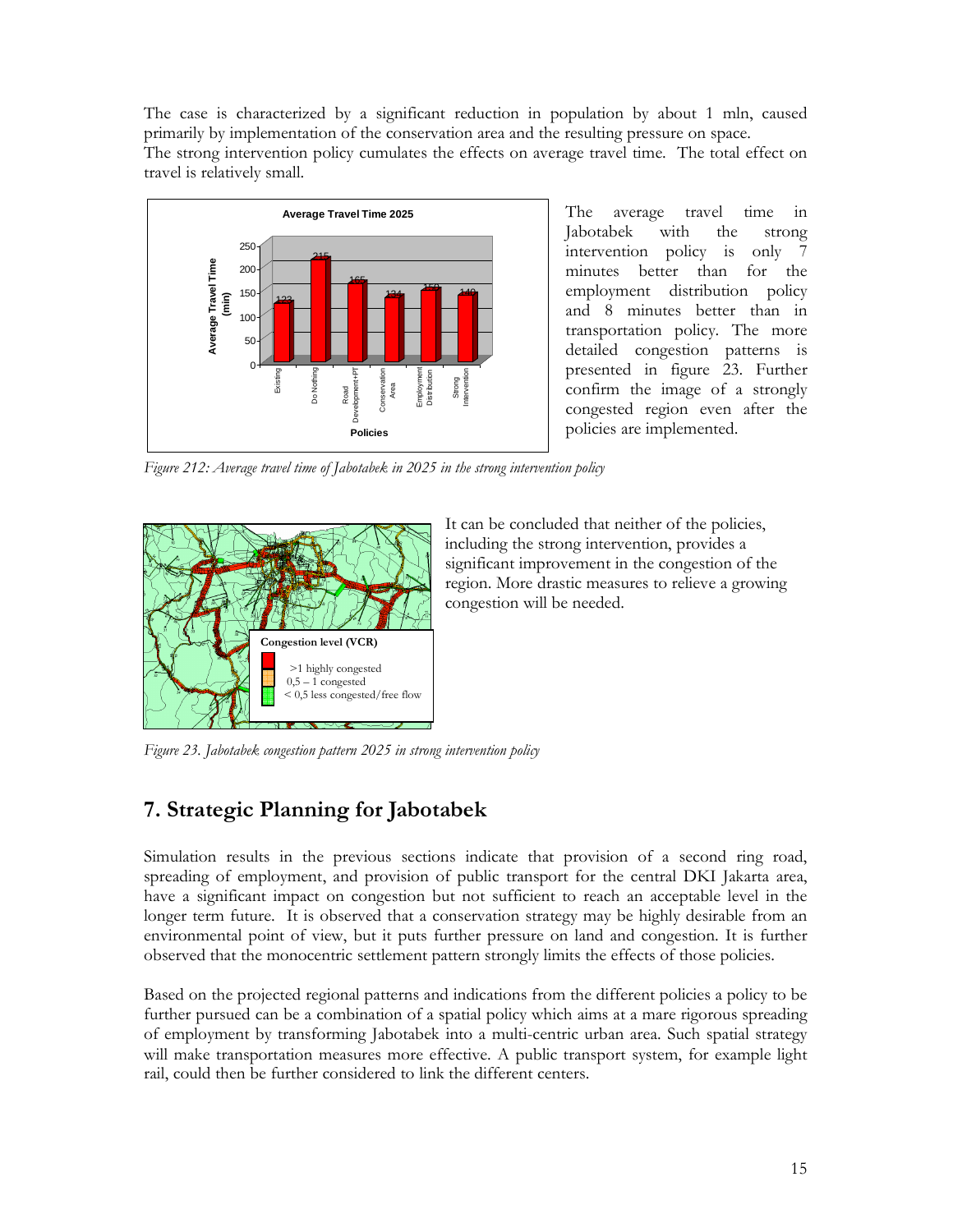To some extend initiatives have been taken by the authorities to move employment outside the dense DKI Jakarta area. Provision of a regional light rail system, at an early stage, may strongly stimulate the formation of different centres.

Figure 24 provides a sketch of a possible configuration for such light rail system. It would consist of a ring which provides service in the two directions. Such system with an appropriate pricing would have a strong effect on transport flows as well as on settlement. The joint spacetransport modelling would form an appropriate instrument to study such space-transport policy. A more detailed schematization for transport analysis would be needed, as well as more information on travel preferences (mode choice), price elasticity, etc.



Figure 24: Sketched strategic planning of Jabotabek

## 8. Conclusions

In view of the expected dramatic changes in the Jabotabek region and the large infrastructure investments which will be required in the mid term and long term future, there is a strong need to make strategic choices in settlement - and infrastructure development as part of regional planning. The challenges for such planning can be characterized as follows:

- strong changes: for the future strong socio-economic changes (population growth, household size, car ownership) are projected which will have a drastic effect on settlement and demand for mobility
- data limitation: only limited data are available to prepare the urgently needed information for strategic decision making
- present status of infrastructure development: as mentioned in the literature and indicated by the strong present congestion, there is a shortage in infrastructure development in the case region; this further emphasizes the importance of strategic decisions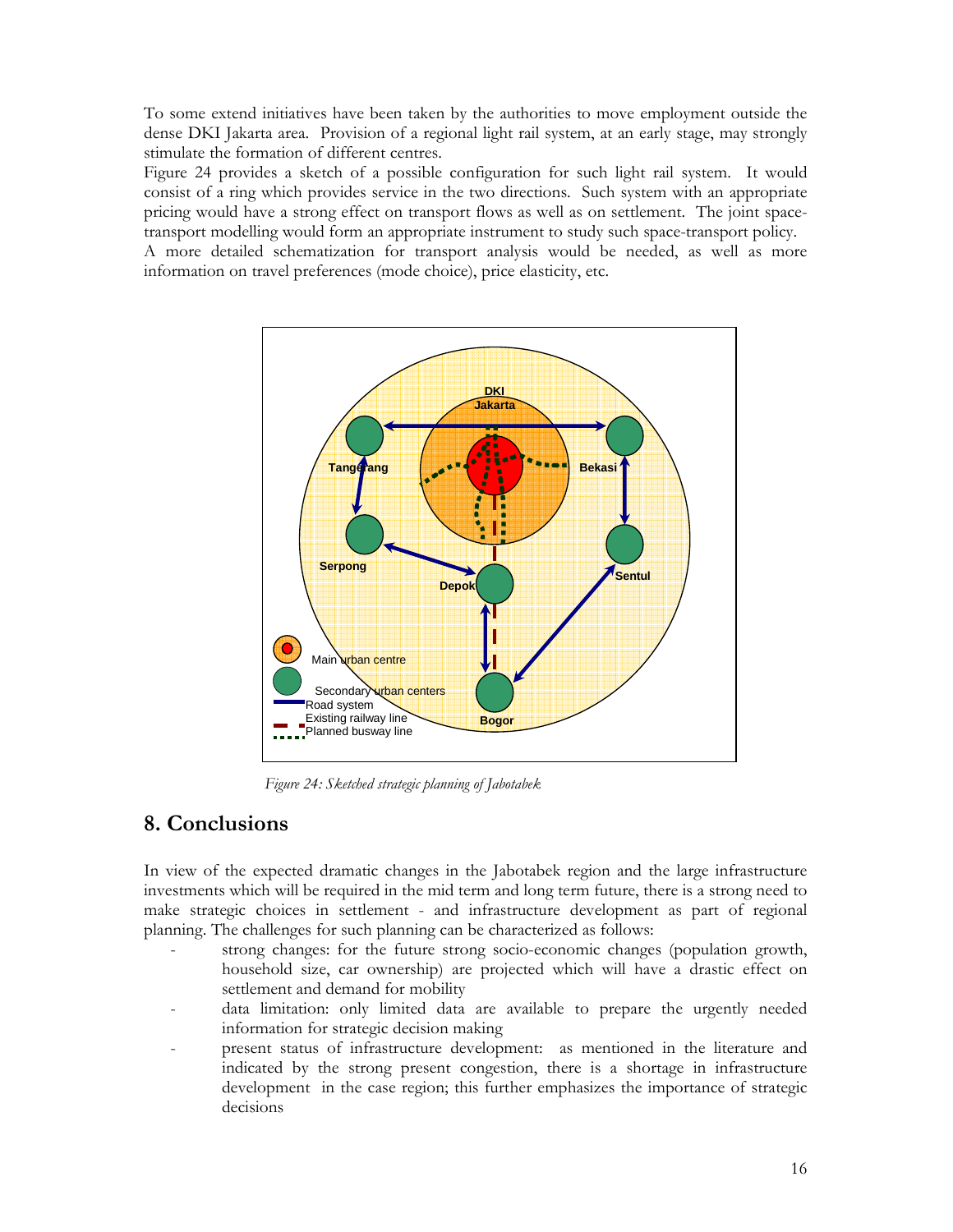A modelling instrument has been developed by establishing a dynamic coupling between a landuse and transportation model. The modelling instrument has been applied to a set of policies (combination of spatial planning and specific transport relation policies) for the Jabotabek region, leading to useful insights into the future development of mobility in the region and the effectiveness of particular policies.

Conclusions with respect to modelling and policy making can be formulated as follows:

### Development of the modelling instrument:

The present modelling does reproduce major processes in the settlement and mobility system of the region; it allows to trace congestion behaviour in the region in the future and for combinations of different space and transport interventions.

The advantages of the integration of the two models, which can also be operated independently, are the following

- the dynamic coupling allows to incorporate the (accessibility) effect of transportation performance into the spatial allocation process and the feedback of effects in earlier transportation performance into later transportation performance
- tuning of the two models, which cover both essential aspects of mobility, proves to be very effective to analyse those options and their impacts; the analysis of the different policy options illustrated the close relationships between spatial and transport policies for the Jabotabek region

Specific points of attention for further improvement of the model are :

- calibration of the spatial model: set-up of the land-use data base for 1990 (for Java) in order to be able to simulate the 1990-2000 period
- improved estimation of the MCA weight set; in particular the influence of accessibility on settlement; varying sets of weights can be tried out in the simulation model to represent the 1990-2000 period as best as possible; a formal estimation of the weights may be tried out using the improved 1990-2000 data base at the desa level, and using a more advanced (non-linear) estimation method
- including the housing market in the modelling would allow to address the suburbanization process in the region; this would however require a major expansion of the data base to differentiate socio-economic classes for households, different types of housing, more details on land characteristics, and preferences by households
- a more detailed level transportation network including local roads, matching a desa level spatial schematization, may be implemented; this will allow an improved estimation of the role of accessibility as well as an improved representation of congestion

#### Insights into the future mobility problems of Jabotabek:

Application of the modelling to the different policies has generated the following insights on the mobility problems:

- congestion in the region will strongly increase in the next 25 years
- current transportation policies (second ring road, public transport: bus-way system for DKI Jakarta) will have only limited effect on future congestion; the Jakarta bus-way system is only relieving congestion in Jakarta and does not address the growing congestion in the rest of the region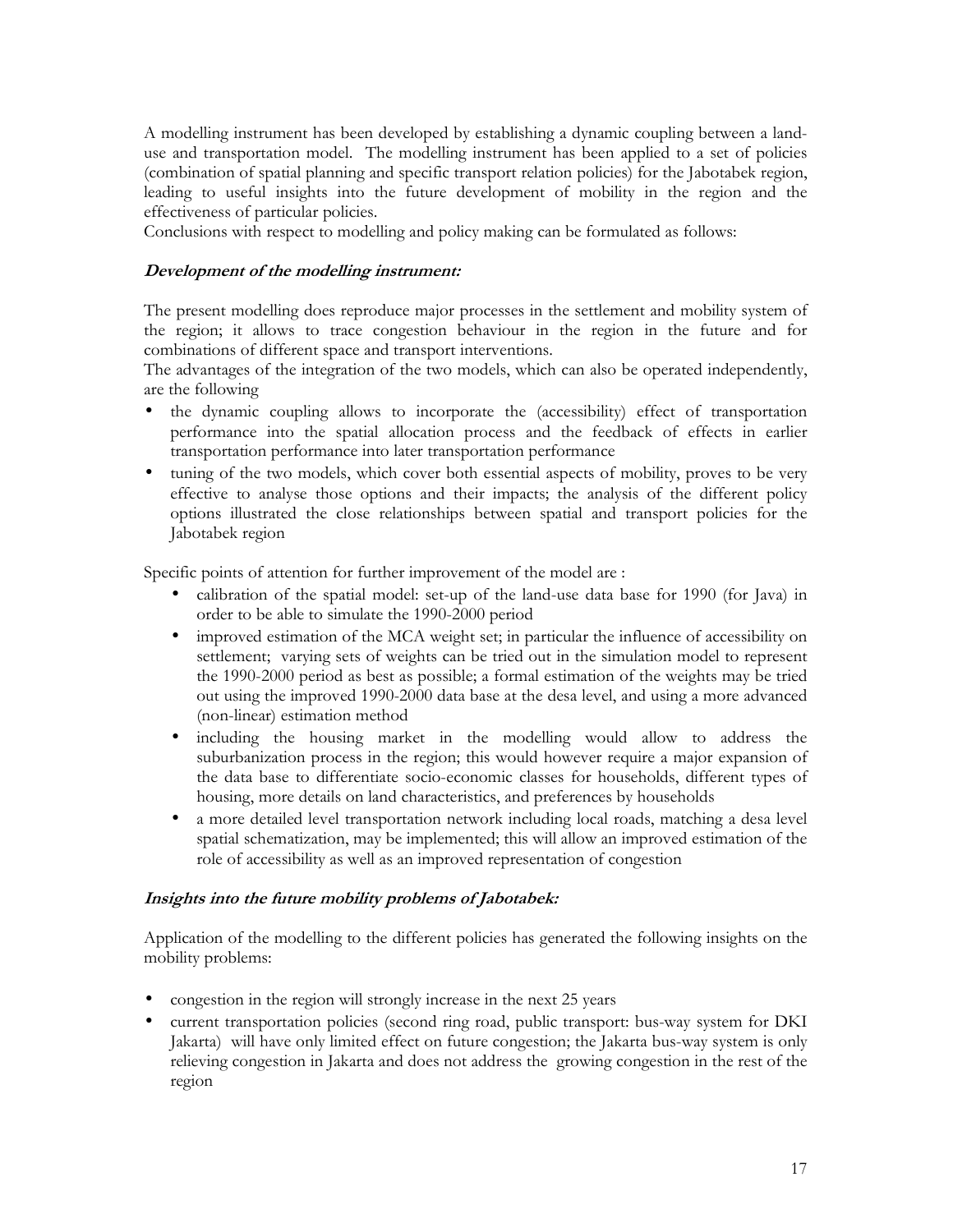- conservation of the upstream area for environmental reasons using restriction on settlement will substantially increase pressure on space and increase congestion
- spreading of employment, now concentrated in the DKI Jakarta centre of Jabotabek, has significant impact on congestion;
- the simulation results for the various measures and including their combination in a strong government intervention policy, indicate that they will have a significant impact on congestion, but not sufficient to reach an acceptable level in the long term fuuture
- it is argued that a more drastic intervention in the spatial planning for the region, transforming the mono-centric urban system into a multi-centric situation, and an associated public transport system inter-linking those centres, could be an effective solution to counteract future congestion (at a substantial investment cost)

## 9. References

Annual report of the Asian Development Bank (ADB) of South East Asia. 2005

Azis, Iwan J. Global Imbalance: Implications on Indonesia, Regional Growth and Poverty. Paper presented at the Indonesian Regional Science Association (IRSA) Conference, Malang, August 18-19, 2006

BPS, Jabotabek population. 1990 and 2000

Environmental Protection Agency (EPA, 2000), Projecting Land-Use Change: A Summary of Models for Assessing the Effects of Communnity Growth and Change on Land-Use Patterns, Office of Research and Development, Washington, USA.

Government of Republic of Indonesia and Government of the Kingdom of The Netherlands. General Assessment of Development Potentials, Problems and Constraints of the Province of West Java. Volume C Sectoral Analysis. 1988.

Geurs, K.T and van Eck, Ritsema. Accessibility Measure: review and applications. National Institute of Public Health and The Environment. The Netherlands. 2001.

The World Bank. Indonesia: Economic and Social Update. March 2006.

Study by ILO, working paper 11, December 2004. Informal economy in Indonesia.

Ministry of Public Works Republic of Indonesia. Jabotabek Metropolitan Development Plan Review. Third Planning Report. 1993.

International Labour Office, Jakarta, Indonesia. Labour Market Dynamics in Indonesia. Analysis of 18 Key Indicators of the Labour Market (KILM) 1986-1999. 2000

Lowry I.S. (1963), A Model of Metropolis, RM-4035-RC, Santa Monica, CA: RAND Corporation

Miller, E.J., Kriger, D.S., Hunt, J.D., (1998), Integrated Urban Models for Simulation of Transit and Land-Use Policies, Final report TCRP Web Document 9, University of Toronto

RAND Europe, Literature Review of the Land Use Models. Report prepared for the Transport Research Centre, Leiden 2001